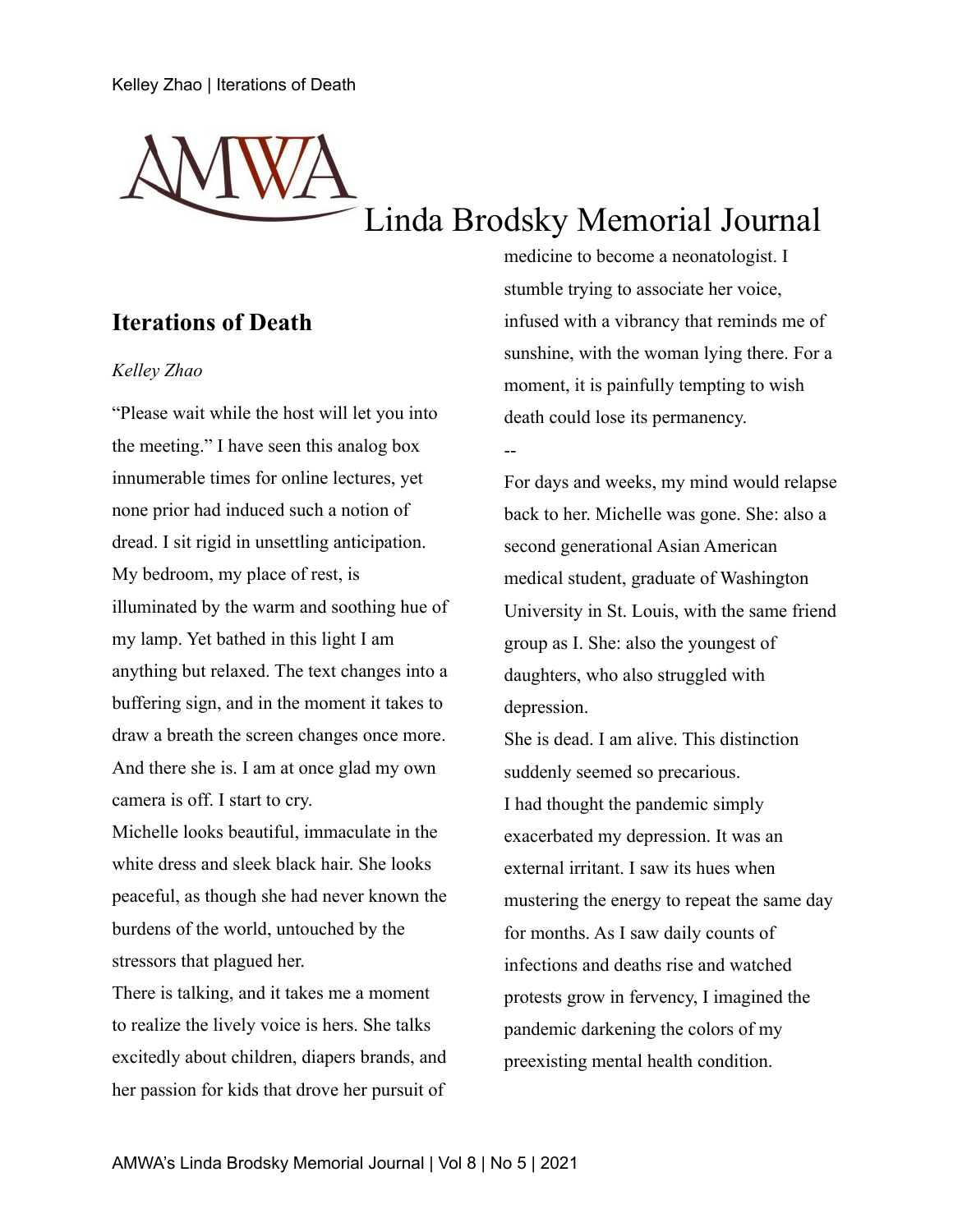#### Kelley Zhao | Iterations of Death

But when I thought about Michelle and listened to her family recount her life and the choices she made, I realized the inaccuracy of my imagery. The pandemic was not altering a monochromatic image but was another piece of a larger mosaic being assembled for years. It was crafted with the loneliness of living alone, the stress from school and her inability to talk to family about the taboo topic of mental health. It drew pieces from her thoughts, memories, and feelings she could not put words to. I spent weeks thinking about what factors arranged themselves to lead her to that moment, and whether the ones we shared had just left vastly different marks on me. --

"Another classmate of mine committed suicide," Jean confided. A few of us college friends video chatted weekly to catch up, but we were silent now, letting our thoughts ebb and flow from the gravity of her words. It had not been long since we heard about Michelle.

"I don't know how to think about this. Michelle's death had felt so spontaneous, and I took comfort thinking it was a shakable decision," she alluded to the fresh laundry found in Michelle's dryer. The thought of death was easier to swallow when existed over it some semblance of control.

"My classmate's death felt inevitable. In his letters, he admitted he had planned this for years. The date, time, and place had been set. I thought I made progress processing Michelle's death, but I feel like I'm back at square one."

I leaned back in my chair and closed my eyes. A familiar sting surprised me. I did not know Jean's classmate, so why was this so hard?

Through death we come to understand life. This was something I had thought about often as I made my way through medical school. Through cadavers we understand the anatomy of the human body. Through understanding the mechanisms underlying how a disease kills, we have built targeted therapies to promote life. Death is such an integral component of our curriculum, and yet we are so poorly equipped to look it in the eyes.

I once had a chance to speak to a medical examiner after shadowing a morning of autopsies. I was struck by the blasting music that harmonized the sounds of saws cutting into flesh and bone. She moved with efficiency, and with bold and swift movements she completed one organ removal after another.

--